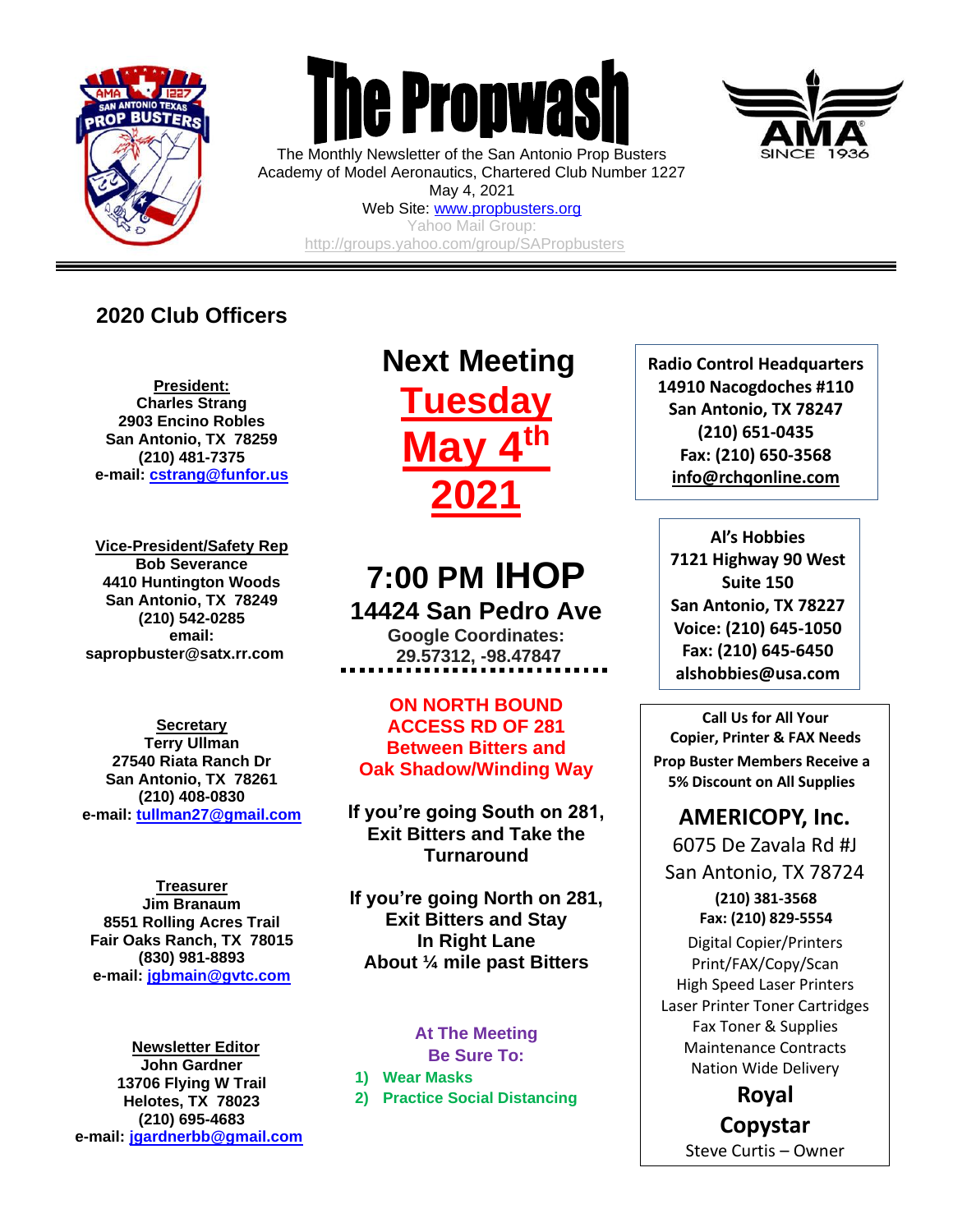#### **//=========================//**

Minutes for April/6/2021, 7:02 PM The meeting of the Prop Busters was called to order by President, Charles Strang at IHOP, 14424 San Pedro Ave, just north of Bitters on 281.

Charles Strang welcomed everyone. No strangers.

The March minutes were approved as published by unanimous vote. VP/Safety Officer: Bob Severance had no comment.

**S**ecretary: Terry Ulman had no comment.

Treasur**e**r: Jim Branaum reported the current expenses, income, and account balances. Contact Jim if you need details.

Newsletter: John Gardner was absent. Free ads and articles of interest for the newsletter need to be submitted by members to John Gardner by the 17th.

**Early Bird Raffle**: Lloyd Rocker won the fuel. Field Search: Nothing to report but windy weather.

**Membership**: Rick Storm reported a potential new member, **Johnathan Singer**. Rick reviewed the dues for current and new members.

**Current** members must renew for the **next Membership Year** by the end of **July** by paying **our temporary annual rate of \$20**, instead of the normal \$50 fee because we currently have only

**San Geronimo Airport where we are allowed to fly at their invitation.** Recall that **San Geronimo requires a spotter. When we re-establish our own model airfield**, our annual membership dues will likely go back to \$50. N**ew** and P**ast members** that **did not** pay to continue to renew their membership **in this July** will have to pay the New Member initiation fee \$50 in addition to the current fee as they return as a "new member" for that membership year.

**Old Business:** Our **Build'n Fly Event** will be at **River City Field, October 16**. **New Business**: None

Show and Tell:



George Wilson showed his latest addition that he picked up at a swap meet for a song and \$65. The **Sea Plane** has a 46-size engine that had to be freed up. He checked online plans to establish the proper balance point. He also changed out the servos and the receiver. He's ready for the maiden voyage.



**Jim Brannum** Showed his **Twisted Hobby's P-51**. He modified the electric powered plane by adding a small under carriage wheel and tail skid so he can perform his favorite **Touch'n Go's**!

### **Stories from the Field**: Too! WINDY! **Raffle:**

Lloyd Roecker- Airplane, three channel receiver, fuel tubing George Wilson- CA, foam, fuel tubbing Bob Severance- "Smart Battery" Terry Ullman-fuel tubing Charles Strang- CA, thread lock, hinges Bob Severance-Glue, CA Jim Branaum-Cut out foam board for FT Racer Meeting Adjourned 7:50 PM Submitted by: Secretary, Terry Ullman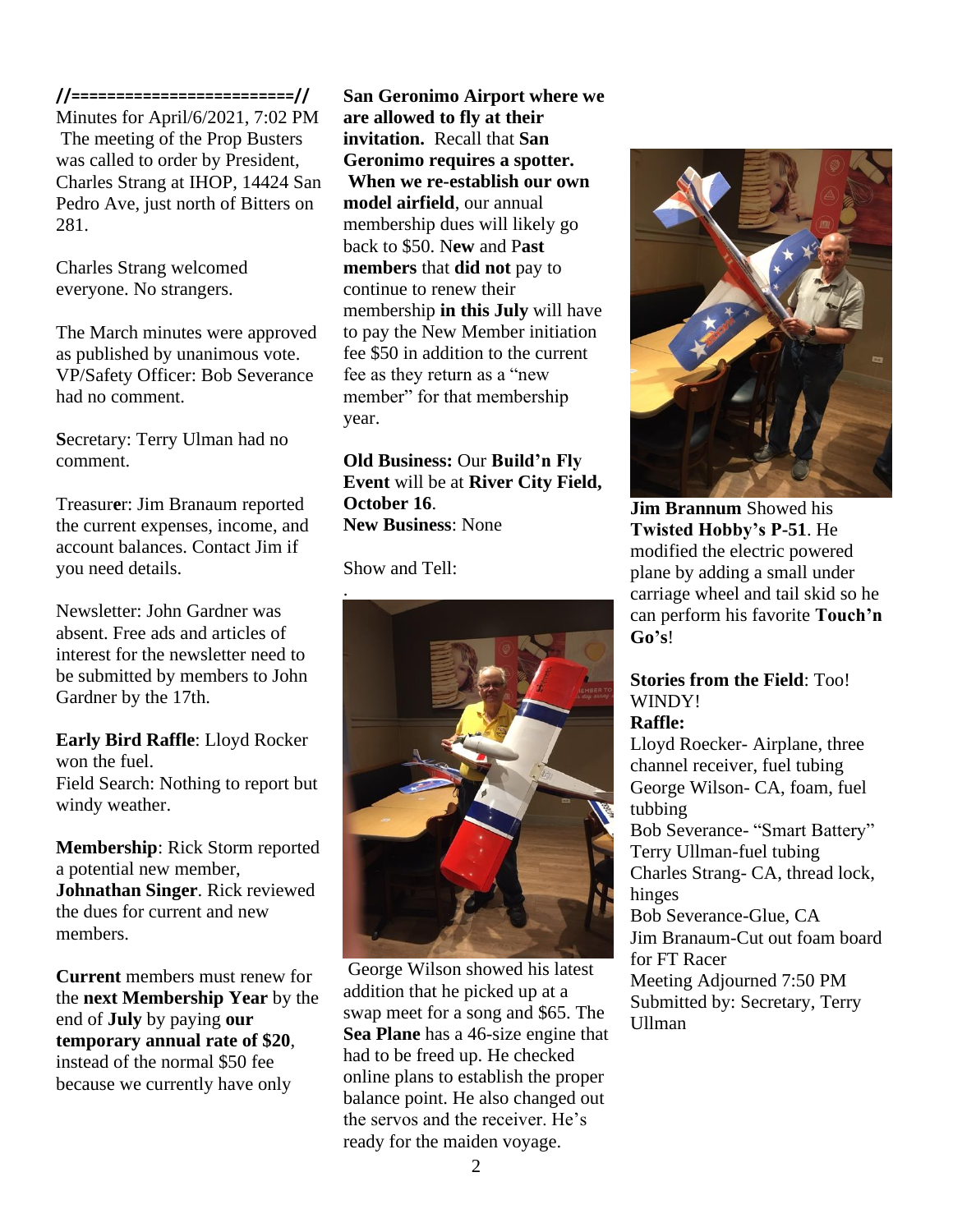## **Membership Notes** By Richard Storm (210) 680-5653



E-Mail: rstorm@satx.rr.com *Need a membership list? e-mail me and I'll send you a fresh one.*

NEED AN INSTRUCTOR? Call Me

Thank all of you for sticking with us while we seek to acquire a new flying field for general use.

Membership renewal will be due NLT than the July meeting.

Dues will again be \$20 until we find a new field. Dues can be paid any time from now through the July meeting. See the attached general membership renewal document.

We still have permission to use the San Geronimo Air Park Runway for Model aircraft Operation. Just a reminder, this runway is also used by full scale aircraft and a safety observer is always required. We have a new membership application for San Geronimo to be voted on at the May meeting.

We are still looking for a field and if anyone knows somebody

that might link us to a suitable property PLEASE notify the officers so the contact can be followed up.

The following members celebrate another milestone date in May. Wish them a happy birthday when you see them.

Day of Birth Member Name Bernard J. Siegel 31 John R. Gardner